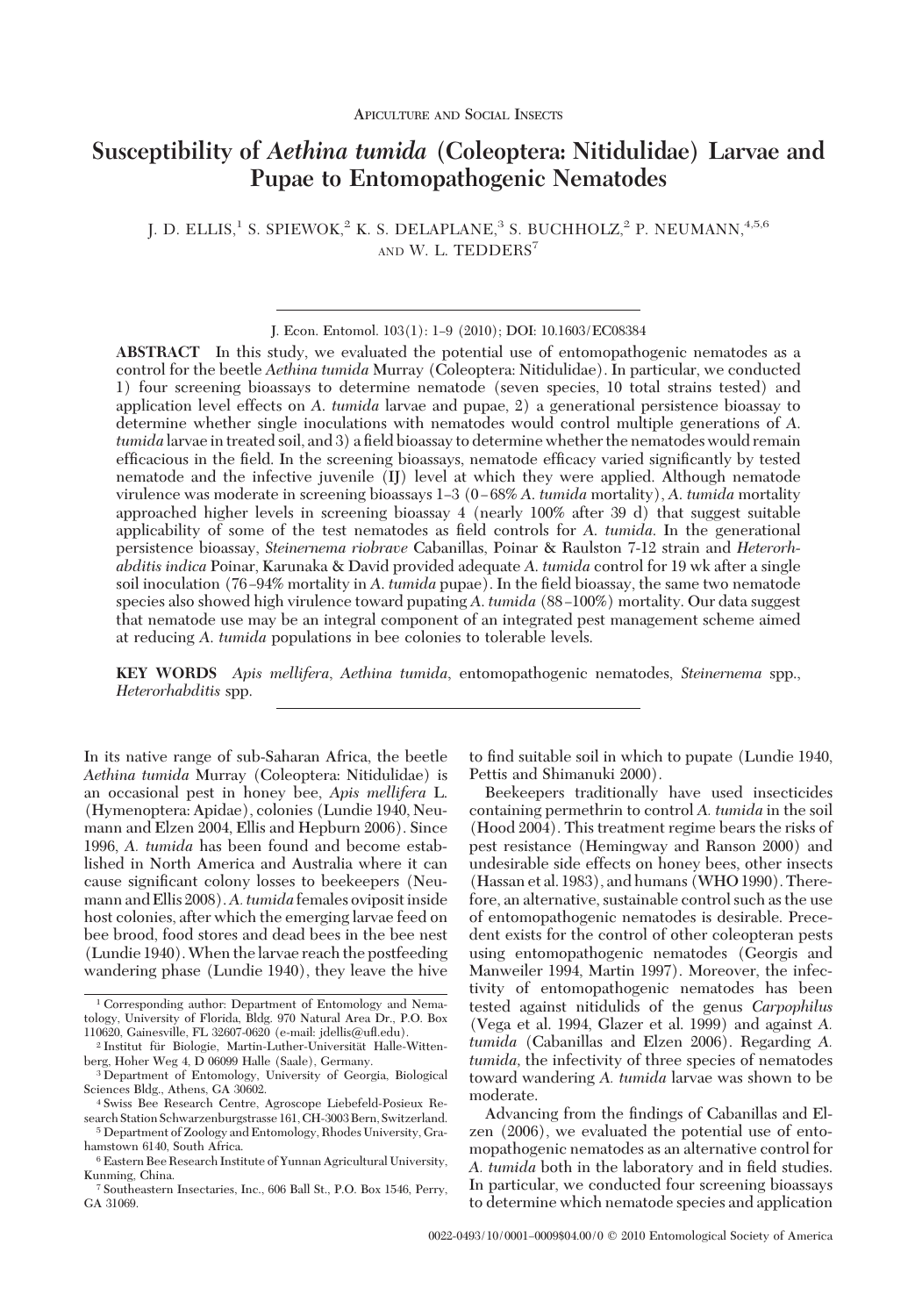level most affected larval and pupal *A. tumida*s. We hypothesized that higher concentrations of nematode species from the genus *Heterorhabditis* would be the most efficacious because of their documented efficacy against Coleoptera in general (Glazer et al. 1999).

We also conducted a generational persistence assay to determine whether single soil inoculations of nematodes would control subsequent migrations of *A. tumida* larvae into treated soil. Expecting some efficacy of nematodes in light of previous data on nitidulids in general (Vega et al. 1994, Glazer et al. 1999) and on *A. tumida* in particular (Cabanillas and Elzen 2006), we hypothesized that *A. tumida* larvae and pupae would be controlled by the nematodes with *A. tumida* mortality decreasing over subsequent generations.

Finally, we conducted a field bioassay to determine whether the tested nematodes remain efficacious in the field. Within this bioassay, we varied soil moisture and test site (forested or unshaded field) expecting these environmental parameters to affect nematode virulence (Grant and Villani 2003, Koppenhöffer and Fuzy 2007, Shapiro-Ilan et al. 2007). Using these routine bioassays, we chose to test nematode strains that are commercially available already and known to infect other Coleoptera in an effort to provide beekeepers with a nonpesticidal management tool against *A. tumida* population increases in apiaries.

# **Materials and Methods**

We used wandering *A. tumida* larvae in all investigations. For screening bioassays 1–3, we reared the A. *tumida* larvae according to Mürrle and Neumann (2004). For screening bioassay 4, the generational persistence bioassay, and the field bioassay, we reared *A. tumida* on an artificial diet composed of honey/ pollen/Brood Builder (Brood Builder, Dadant and Sons, Inc., Hamilton, IL) (1:1:2). We initiated all rearing programs using adult *A. tumida* collected from honey bee field colonies at the locations where the bioassays were conducted.

**Screening Bioassays.** We conducted four screening bioassays to determine which nematode species warranted further investigation in the generational persistence and field bioassays. The first bioassay was conducted at the Department of Entomology and Nematology, University ofFlorida (UF),Gainesville,FL, in 2004 by using the following nematode species provided by UF: *Heterorhabditis bacteriophora* Poinar (HP88 strain), *Steinernema riobrave*Cabanillas, Poinar& Raulston (RIO strain), and *H. zealandica* Poinar (ENYZ Florida strain). The experimental nematodes were reared in wax moth, *Galleria mellonella* L., larvae according to routine protocols (Kaya and Stock 1997). The wax moth larvae were in culture at UF.

Sand bioassays were preformed on wandering *A. tumida* larvae 4 d after harvesting the infective juveniles (IJs) as described by Glazer and Lewis (2000). Before the experiments, the viability of the IJs was assessed using a dissecting microscope to determine the number of living nematodes per 1 ml of suspension. We applied concentrations of 0 (control), 5, 10, 20, 40, and 80 IJs/cm<sup>2</sup> on 30 g of sterilized sand [28.3] cm3 ] in petri dishes (60 by 15 mm, Thermo Fisher Scientific, Waltham, MA). These concentrations equaled 0, 28, 56, 112, 224, and 448 IJs/*A. tumida* larva, similar to numbers used by Vega et al. (1994) against *Carpophilus hemipterus* L.. We replicated each species and concentration five times (three nematode species  $\times$  five concentrations  $\times$  five replicate petri dishes).

Water was added to the dishes to obtain soil moisture of  $\approx 8\%$  water per weight (wt:wt, Glazer and Lewis 2000). After placing five wandering *A. tumida* larvae onto the sand of each petri dish, we sealed the dishes with Pharmaseal and stored them upside-down in a climate room in total darkness at  $\approx$ 25°C. Five days later, we counted the number of dead*A. tumida* larvae and dissected them in a 1% NaCl solution to confirm nematode infestations.

The second screening bioassay was conducted at Rhodes University in Grahamstown, South Africa, in 2005. Andermatt Biocontrol AG (Grossdietwil, Switzerland) provided Dickmaulrüssler Nematoden with IJs of *H. megidis* Poinar, Jackson & Klein. This product is applied against the black vine weevil, *Otiorhynchus sulcatus* (F.) (Coleoptera: Curculionidae). We conducted this bioassay similarly to the first bioassay, but here we used a different soil and also tested the product against 7-d-old pupae  $(N = 5$  petri dishes per concentration) reared in autoclaved soil.

The third screening bioassay was performed at the USDA Bee Research Laboratory in Beltsville, MD, in 2005. There, we tested TERRANEM (Koppert Biological Systems, Romulus, MI), which contains IJs of *H. bacteriophora.* This bioassay was conducted similar to that of the first bioassay, but we used a regional soil and all IJ concentrations were tested at 20°C as well as at 25C to detect possible temperature effects at this narrow range of temperatures.

We conducted the fourth screening bioassay at Southeastern Insectaries, Inc. (Perry, GA) from March to April 2005. This bioassay was composed of three separate parts. In part 1, the following six nematode strains (representing five species) were tested in a study lasting 6 d: *S. feltiae* Wouts, Mracek, Gerdin & Bedding; *S. carpocapsae* Wouts, Mracek, Gerdin & Bedding (Agriotos strain), *S. riobrave* (7-12 strain), *H. indica*Poinar, Karunaka & David, and *H. bacteriophora* (Oswego and Hb). The experimental nematodes were reared in *Tenebrio molitor* L. (Coleoptera: Tenebrionidae; reared by Southeastern Insectaries, Inc.) larvae according to routine procedures described previously (Shapiro-Ilan et al. 2002). We put *A. tumida* larvae into petri dishes having Whitman filter paper in the lid and inoculated with one of three aqueous IJ per larva levels (200, 400, and 600 IJs per larva) for each of the six nematodes ( $N = 10$  larvae per petri dish  $\times$ 10 dishes  $\times$  three IJ levels  $\times$  six nematodes). A level of distilled water necessary to bring the total amount of liquid solution added to each petri dish to 1.5 ml was added. All petri dishes were placed lid- and filter paper-side-down in an incubator at 25°C and no light. Six days later, we examined the petri dishes and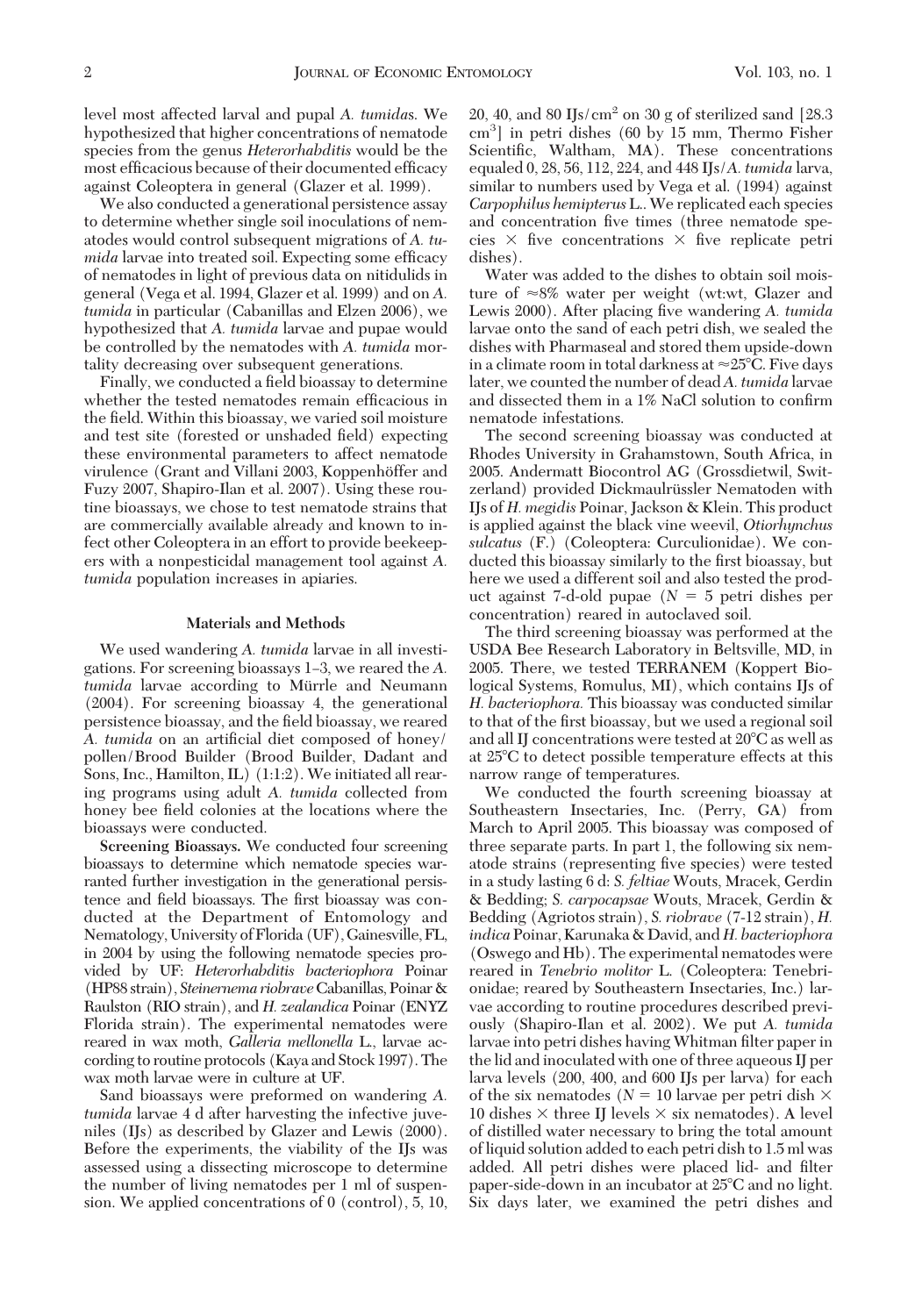counted the number of dead *A. tumida* larvae in each dish.

We established four control groups. These groups consisted of 10 wandering *A. tumida* larvae  $\times$  10 petri dishes for each of the following control groups: petri dish with 1) nothing added, 2) filter paper, 3)  $1.5$  ml of distilled water, and 4) filter paper  $+1.5$  ml of distilled water. All control and treatment petri dishes were placed lid- and filter paper-side-down in an incubator at 25C and no light. Six days later, we examined the petri dishes and quantified the number of dead *A. tumida* larvae in each dish.

Part 2 of this screening bioassay was similar to part 1, with the following exceptions: 1) we added a level of distilled water necessary to bring the total amount of liquid solution added to each petri dish (nematode and control) to 2.0 ml rather than 1.5 ml as in the part  $1; 2$ ) the filter paper was placed in the bottom of the dish rather than in the lid; and 3) the duration of this study was 9 d rather than 6 d as in part 1.

Based on our results from parts 1 and 2 of the fourth screening bioassay, we chose *H. indica, S. riobrave* (7-12 strain), and *H. bacteriophora* (Oswego strain) for continued investigation in part three of this screening bioassay. Part three was conducted similarly to parts one and two with the following exceptions: 1) a fourth IJ level (800 IJs per *A. tumida* larva) was included; 2) the duration of the study was 39 d (by that time, most treated larvae were dead); and 3) the total amount of liquid solution added to each petri dish was 1.5 ml as in part 1. During this time, we determined larval mortality on 14 different days to calculate total larval mortality over time.

**Generational Persistence Bioassay.** The generational persistence assay was conducted at the University of Georgia's (UGA) Honey Bee Research Laboratory in Watkinsville, GA, from September 2005 to January 2006. We conducted the bioassay in vitro to determine whether single soil inoculations with nematodes would provide continued control of subsequent generations of *A. tumida* larvae and pupae. Based on the results of our screening bioassays, we decided to test only *H. indica* and *S. riobrave* 7-12 in the generational persistence assay. Furthermore, we tested two different methods of soil inoculation (aqueous solution and the use of infected *Tenebrio molitor* cadavers) in 118-ml plastic cups (Thermo Fisher Scientific) of soil to determine the most efficacious method of inoculating the soil with nematodes for *A. tumida* control. The soil was collected from fields surrounding the UGA Honey Bee Research Laboratory and was moistened to 10% (wt:wt) before its use. The cadavers were produced using standard methods described perviously (Kaya and Stock 1997).

In this bioassay, three types of inoculums were created for both species of nematode: an aqueous application of 25,000 IJs, an aqueous application of 50,000 IJs, and a mealworm cadaver containing  $\approx$ 25,000 IJs  $(N = 20)$  soil cups per inoculum and nematode species). Water  $(N = 40 \text{ cups})$  and uninfected mealworm cadavers  $(N = 20 \text{ cups})$  were used as controls. In instances where infected cadavers were used, the cadavers were buried  $\approx 0.5$  cm below the soil surface.

Five wandering *A. tumida* larvae were put in each of the soil cups 2 d before soil inoculation. They burrowed into the soil and constructed pupation chambers during this time (Lundie 1940, Schmolke 1974). We added 5 ml of water every 3-4 d to each soil cup as needed to maintain adequate soil moisture.

After the introduction of the first round of A. tumida larvae, five more larvae were added every 7 d over 15 subsequent weeks. We chose to add the larvae every 7 d because the tested nematode species are known to penetrate the host, reproduce, and their offspring exit the host in  $\approx$  14 d (Shapiro-Ilan et al. 2002). Therefore, our design permitted us to determine if the nematodes from the initial inoculation infected and reproduced in larval *A. tumida* subsequently introduced into the soil. We collected and quantified the adult *A. tumida* beginning to emerge the third week after the initial introduction of *A. tumida* larvae. This was continued through the 19th week of the study when all *A.* tumida from the 15th larval introduction had finished pupating.

Field Bioassay. The field bioassay was conducted at the UGA Honey Bee Research Laboratory from September to October 2005. We tested *H. indica* and *S. riobrave* 7-12 and three inoculation types to create the same eight treatment combinations used in the generational persistence assay  $(N = 80 \text{ soil cups}$  for aqueous control and  $N = 40$  soil cups for all other treatments).

Because soil moisture and colony location may affect nematode viability in the field, we wanted to determine whether our nematode applications worked better in a field versus forested setting (location) present at the UGA Bee Lab or periodically wetted versus natural rainfall (soil moisture) situation. To accomplish this, each treatment was divided into four equal groups  $(N = 20)$  soil cups for aqueous control and  $N = 10$  soil cups for all other treatments) with each group going to one of the following combinations: 1) forested  $\times$  natural rainfall, 2) forested  $\times$ periodically wetted, 3) field  $\times$  natural rainfall, and 4) field  $\times$  periodically wetted. The field location was an  $\approx$ 1.5-ha field with no trees (partially shaded from 15:00 onward), whereas the forested location was an 1.5-ha forest with mixed *Pinus*spp.,*Quercas*spp., and *Liquidambar* spp. trees.

We used 118-ml plastic soil cups in this study. All cups were buried in the ground, up to the 118-ml mark on the cup, and grouped according to treatment. The leftover soil from the holes where the cups were buried was put into the cups for use during the study. We cut an  $\approx$  4.5-cm-diameter hole in the lids of all cups and glued screen wire  $(8 \text{ mesh per cm})$  to the lids to allow natural light and rainfall into the cups while preventing escape of adult *A. tumida.*

Five wandering *A. tumida* larvae were put into each soil cup 2 d before soil inoculation as in the generational persistence bioassay. After this delay, all soil cups were inoculated as in the persistence bioassay. We added 5 ml of water to each "wet" soil cup every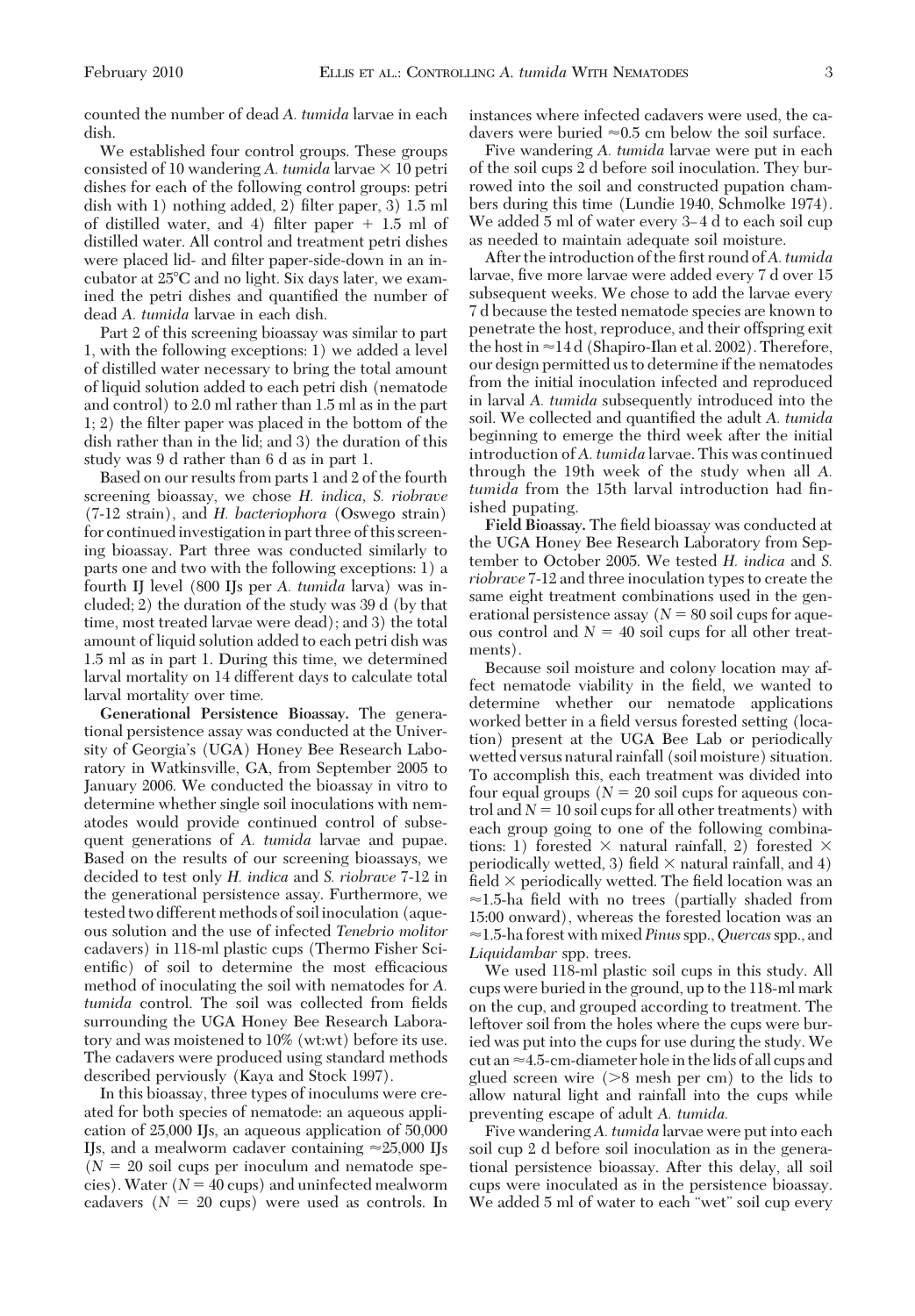|                                   |                                          | Screening bioassay 1                           |                                                |                                             | Screening bioassay 2                       |                                                             | Screening bioassay 3                                        |
|-----------------------------------|------------------------------------------|------------------------------------------------|------------------------------------------------|---------------------------------------------|--------------------------------------------|-------------------------------------------------------------|-------------------------------------------------------------|
| Density<br>(IJs/cm <sup>2</sup> ) | S. riobrave<br>(RIO) 25°C<br>Dead larvae | H. zealandica<br>(ENYZ FL) 25°C<br>Dead larvae | H. bacteriophora<br>(HP88) 25°C<br>Dead larvae | H. megidis<br>$25^{\circ}$ C<br>Dead larvae | H. megidis<br>$25^{\circ}$ C<br>Dead pupae | H. bacteriophora<br>(Koppert) $20^{\circ}$ C<br>Dead larvae | H. bacteriophora<br>(Koppert) $25^{\circ}$ C<br>Dead larvae |
| $\Omega$                          | 0                                        | 0                                              | $\Omega$                                       | $\Omega$                                    | $\Omega$                                   | 0                                                           |                                                             |
| $\overline{5}$                    |                                          | $0.6 \pm 0.4$                                  | $0.4 \pm 0.2$                                  | $0.6 \pm 0.2$                               | $0.4 \pm 0.2$                              |                                                             |                                                             |
| 10                                | $2.2 \pm 0.4$                            | $0.2 \pm 0.2$                                  | $0.4 \pm 0.4$                                  | $0.6 \pm 0.4$                               | $0.4 \pm 0.2$                              |                                                             |                                                             |
| 20                                | $1.6 \pm 0.4$                            | $1.4 \pm 0.4$                                  | $0.6 \pm 0.4$                                  | $1.0 \pm 0.6$                               | $0.4 \pm 0.2$                              |                                                             | $0.2 \pm 0.2$                                               |
| 40                                | $2.2 \pm 0.5$                            | $2.4 \pm 0.7$                                  | $1.2 \pm 0.4$                                  | $0.4 \pm 0.2$                               | $0.6 \pm 0.2$                              |                                                             | $0.2 \pm 0.2$                                               |
| 80                                | $3.4 \pm 0.6$                            | $2.2 \pm 0.2$                                  | $1.0 \pm 0.3$                                  | $1.0 \pm 0.3$                               | $1.2 \pm 0.4$                              | $0.2 \pm 0.2$                                               | $0.6 \pm 0.2$                                               |
|                                   |                                          | % mortality of larvae                          |                                                |                                             | % mortality<br>of pupae                    |                                                             | % mortality of larvae                                       |
| $\mathbf{0}$                      | $\Omega$                                 | $\Omega$                                       | $\Omega$                                       | $\Omega$                                    | $\Omega$                                   | 0                                                           |                                                             |
| 5                                 |                                          | $12.0 \pm 8.0$                                 | $8.0 \pm 4.9$                                  | $12.0 \pm 4.9$                              | $8.0 \pm 4.9$                              |                                                             |                                                             |
| 10                                | $44.0 \pm 7.5$ **                        | $4.0 \pm 4.0$                                  | $8.0 \pm 8.0$                                  | $12.0 \pm 8.0$                              | $8.0 \pm 4.9$                              |                                                             |                                                             |
| 20                                | $32.0 \pm 8.0$ **                        | $28.0 \pm 8.0$                                 | $12.0 \pm 8.0$                                 | $20.0 \pm 11.0$                             | $8.0 \pm 4.9$                              |                                                             | $4.0 \pm 4.0$                                               |
| 40                                | $44.0 \pm 9.8$ **                        | $48.0 \pm 3.6$ **                              | $24.0 \pm 7.5$                                 | $8.0 \pm 4.9$                               | $12.0 \pm 4.9$                             |                                                             | $4.0 \pm 4.0$                                               |
| 80                                | $68.0 \pm 12.0$ **                       | $44.0 \pm 4.0**$                               | $20.0 \pm 6.3$                                 | $20.0 \pm 6.3$                              | $24.0 \pm 7.5$                             | $4.0 \pm 4.0$                                               | $12.0 \pm 4.9$                                              |
| $H_4$                             | 22.87                                    | 17.65                                          | 9.09                                           | 6.95                                        | 8.52                                       | 5.00                                                        | 7.25                                                        |
| P                                 | 0.004                                    | 0.034                                          | 0.106                                          | 0.224                                       | 0.130                                      | 0.416                                                       | 0.203                                                       |

**Table 1. Mortality of small hive beetle larvae and pupae exposed to various nematode species (screening bioassays 1–3)**

Data are means  $\pm$  SE of dead *A. tumida* larvae and pupae and percentage of mortality in the applied concentration of the different nematode strains after 5 d. *N* = 5 petri dishes × five larvae per dish for all means. Nematode densities of 5, 10, 20, 40, and 80 IJs/cm<sup>2</sup> equal 28, 56, 112, 224, and 448 IJs/*A. tumida* larvae, respectively. H and *P* values are shown for Kruskal–Wallis tests. Treatment means with asterisks (\*\*) are significantly different from their respective control means at  $\alpha \leq 0.01$ .

4 Ð5 d to maintain soil moisture. It rained once during the study with all cups being exposed to  $\leq 2.5$ -cm rain at that time. All of the soil cups were moved into the lab on day 29 of the study where they remained because night temperatures dropped below 5°C. Consequently, approximately three fourths of the study was conducted in the field, whereas the remaining one fourth was completed in the lab. We quantified the number of emerging *A. tumida* in all soil cups and terminated the study on day 41. The remaining soil was filtered to verify that the beetles not emerging were dead.

**Statistical Analyses.** The statistical tests in screening bioassays 1–3 were performed using STATISTICA (StatSoft 2001), whereas those for screening bioassay 4, the generational persistence assay, and the field bioassay were performed using SAS ( SAS Institute 2004).

In screening bioassays  $1-3$ , proportions of mortality were analyzed for significant differences between the investigated concentrations and the controls for each nematode strain using Kruskal-Wallis test and Mann-Whitney *U* post hoc tests (adjusted  $\alpha = 0.01$ ). Nonparametric tests were applied because the data sets did not meet the assumptions for parametric tests. The same tests also were used to test for differences between the strains of the first screening bioassay for each applied concentration. Analyses of regression were performed between concentrations of IJs and the induced *A. tumida* mortality. The mortality of larvae and pupae in the second screening bioassay as well as the mortality of larvae at the two different temperatures during the third screening bioassay were compared for all concentrations using Mann-Whitney *U* tests.

To test for nematode strain and inoculation level effects in screening bioassay 4, we analyzed data from parts 1–3 by using a factorial analysis of variance (ANOVA). Nematode strain and IJ level were treated as main effects and nematode  $\times$  IJ level as the interaction term. The main effects were tested against the interaction term. Where significant interactions existed, we analyzed IJ level by nematode strain.

The results of screening bioassays 1-4 were not compared with each other because the tested *A. tumida* larvae and pupae originated from different populations and different soil types (Ellis et al. 2004) were used. These factors may have an inßuence on nematode performance and survival (Glazer et al. 1999).

In the generational persistence bioassay, we analyzed data using a factorial ANOVA. We considered week  $(1-15)$  and treatment (eight nematode treatments) as main effects and week  $\times$  treatment as the interaction term. We tested the main effects against the interaction term. The whole model showed a significant interaction between week and treatment, so we reanalyzed treatment by week.

The field bioassay was a split plot analysis with location (field or forested) as the whole plot. The treatment (eight nematode treatments)  $\times$  location interaction tested the location. We analyzed treatment and moisture (routinely wetted or natural rainfall) factorially within location. We tested both by residual error. Where necessary, Tukey tests were used to compare means in screening bioassay 4, the generational bioassay, and the field bioassay.

## **Results**

**Screening Bioassays.** In the first screening bioassay, all control larvae  $(N = 25)$  were alive after 5 d. The number and the percentages of dead *A. tumida* larvae in the treatments are shown in Table 1. Compared with the controls, significantly more larvae died in the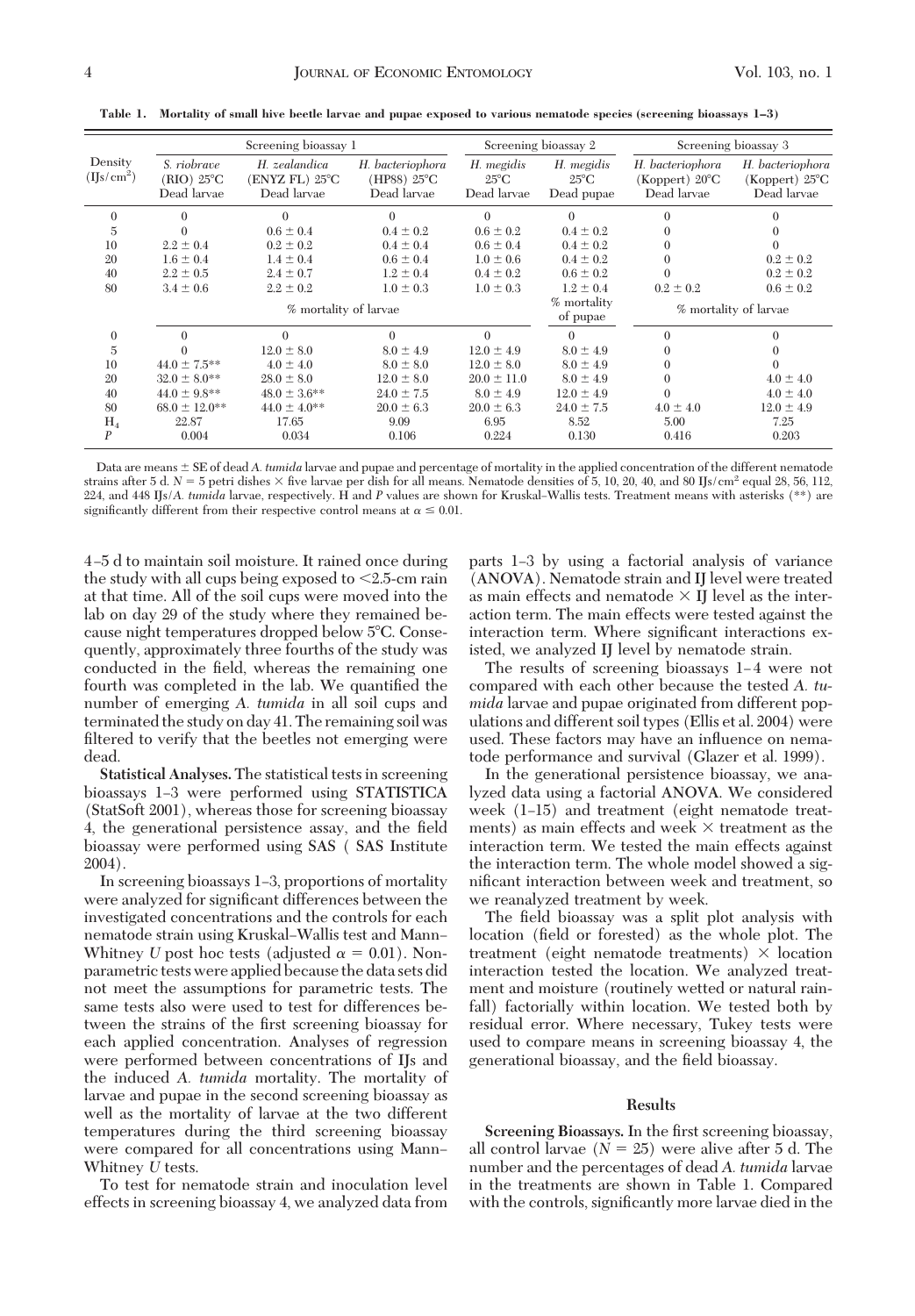treatment with *S. riobrave* at 10, 20, 40, and 80 IJs/cm2 and in the two highest concentrations of *H. zealandica.* The induced mortality at the highest concentrations did not differ between the two strains ( $U = 6, P =$ 0.125). In contrast, none of the treatments with *H. bacteriophora* resulted in an increased mortality over that of the controls. The percentage of mortality was positively correlated with the applied concentrations of IJs for *H. zealandica* ( $r_s = 0.73; t_{28} = 5.59, P \le 0.001$ ) and *S. riobrave*  $(r_s = 0.80; t_{28} = 7.08, P \le 0.001)$ .

In the second assay, all control larvae  $(N = 25)$  were alive after 5 d. It seems that *H. megidis* killed both *A. tumida* larvae and pupae (there was some mortality among both), but no treatment caused a significantly increased mortality over that of the controls. Consequently, no significant differences were found between the susceptibility of larvae and pupae to nematodes at all concentrations  $(U > 8.5, P > 0.418)$ (Table 1).

Regarding the third assay, all larvae  $(N = 25)$  in the controls survived. The mortality of larvae exposed to H. bacteriophora did not differ significantly compared with the controls at  $20^{\circ}$ C or at  $25^{\circ}$ C. In fact, at  $20^{\circ}$ C only a single larva was killed at a concentration of 80 IJs per cm<sup>2</sup>. As a consequence, no differences between the mortalities at the two tested temperatures were detected  $(U > 7, P > 0.220)$  (Table 1).

In the fourth screening bioassay, the six nematode strains did not affect larval mortality differently after 6 d compared with one another  $(F_{5,10} = 2; P = 0.27)$ but did after 9 d ( $F_{5,10} = 13; P \le 0.001$ ). After 9 d, *A*. *tumida* larvae exposed to *H. bacteriophora* Oswego strain  $(5.8 \pm 0.4 \text{ dead larvae})$  and *H. indica*  $(5.8 \pm 0.5)$ showed significantly higher mortality than *A. tumida* larvae exposed to any other nematode strain. *A. tumida* mortality was similar in the *S. carpocapsae* Agriotus (3.6  $\pm$  0.4) and *H. bacteriophora* HB strains (2.8  $\pm$ 0.4) and between the *H. bacteriophora* HB and *S. riobrave* 7-12 strains  $(2 \pm 0.4)$ . *A. tumida* larvae exposed to *S. feltiae* for 9 d showed the lowest mortality  $(0.8 \pm 0.2)$ . Data are mean  $\pm$  SE and  $N = 30$  petri dishes with 10 *A. tumida* larvae per dish for each nematode strain.

There was a significant interaction between nematode strain and IJ level after 6 d ( $F_{10,162} = 11; P \leq$ 0.001) and 9 d ( $F_{10,162} = 3; P \le 0.01$ ); so, IJ level was tested by nematode type at bothlengths of time. At the end of 6 d, IJ effects varied by nematode type (*P* values ranged from  $\leq 0.0001$  to 0.3). This was true at the end of 9 d as well (*P* values ranged from  $\leq 0.0001$  to 0.8). Even when IJ levels significantly affected the mortality of *A. tumida* larvae treated within a particular nematode strain, no clear trend within IJ levels was observed. No larvae died in any of the control dishes after 6 d, whereas an average of  $2.9 \pm 0.4$  larvae died per control dish after 9 d. The control mortality in the 9-d group was due largely to larvae that were drowning in the pooled water in the water only petri dishes.

In part three of screening bioassay 4, the three nematode strains killed almost 100% of the *A. tumida* larvae after 39 d at all tested IJ levels. *S. riobrave* 7-12  $(10 \pm 0 \text{ dead larvae})$ , *H. indica*  $(9.9 \pm 0.04)$ , and *H.*  *bacteriophora* Oswego (9.7  $\pm$  0.1) affected *A. tumida* larval mortality similarly after 39 d ( $F_{2,6} = 1; P = 0.4$ ). Data are mean  $\pm$  SE and  $N = 40$  petri dishes with 10 *A. tumida* larvae per dish for each nematode strain. An average of  $0.8 \pm 0.2$  larvae died per control dish after 39 d. Furthermore, there was a significant interaction between nematode strain and IJ level ( $F_{6,108} = 4; P =$ 0.001) in part three of this screening bioassay. Consequently, IJ effects were investigated within each nematode strain, but no clear trends were observed.

**Generational Persistence Assay.** Toward the conclusion of the generational persistence bioassay, the number of emerging *A. tumida* adults decreased in a few of the control soil cups (fewer than five cups). After a thorough investigation, we noticed that the soil in these suspect cups contained many soil mites  $($ >500 per cup) apparently attacking the pupating *A. tumida.* We sent a sample of the mites to an acarologist at the Florida Department of Agriculture and Consumer Services, Division of Plant Industry. The acarologist identified the mites as *Tyrophagus putrescentiae* Schrank (Acari: Acaridida), which is a stored-product mite (Hubert et al. 2007). We saved some of the infected soil containing the mites into which we continued to introduce five *A. tumida* larvae weekly. No *A. tumida* ever emerged from mite-infested soil (*N* 5 cups), whereas emergence rates were high (90%) in nonmite infested soil  $(N = 5$  cups where mites were not visibly present). Although we did not look for soil mites in the nematode treated cups, we believe they were present because the soil used in all cups originated from the same location. However, we could not determine which cups contained mites because mortality in all nematode-treated cups was high.

Overall, there was a significant interaction between week and treatment for the whole model  $(F_{98.2580} =$ 2;  $P \leq 0.001$ ), so we reanalyzed the data by week (Table 2). In general, all nematode treatments significantly lowered the number of emerging *A. tumida* adults below that of the two controls although the level of control provided by each nematode treatment varied by week. This is confirmed further when considering treatment averages across all weeks, which we only compare numerically due to the significant interaction (Table 3). In this instance, *A. tumida* mortality in the control groups ( $\approx$ 8-12%) was lower than in the treatment groups  $(\approx 76 - 94%)$  (Table 3).

We did not notice any trends with regard to larval mortality within the three methods of soil inoculation we tested (25,000 IJs, 50,000 IJs, and mealworm cadavers (Tables 2 and 3). The *S. riobrave* 7-12 cadaver and 25,000 IJ treatments affected pupating *A. tumida* most, with 9% of *A. tumida* exposed to these treatments as pupae emerging as adults (Table 3). In contrast, the *S. riobrave* 7-12, 50,000 IJ treatment affected pupating A. tumida least, with  $\approx 24\%$  emerging as adults. All *H. indica* treatments performed similarly (Table 3).

**Field Bioassay.** Location at the UGA Honey Bee Research Laboratory significantly affected the number of adult beetles that emerged from the treatment cups in the field bioassay ( $F_{1,9} = 24$ ;  $P \le 0.0009$ ) with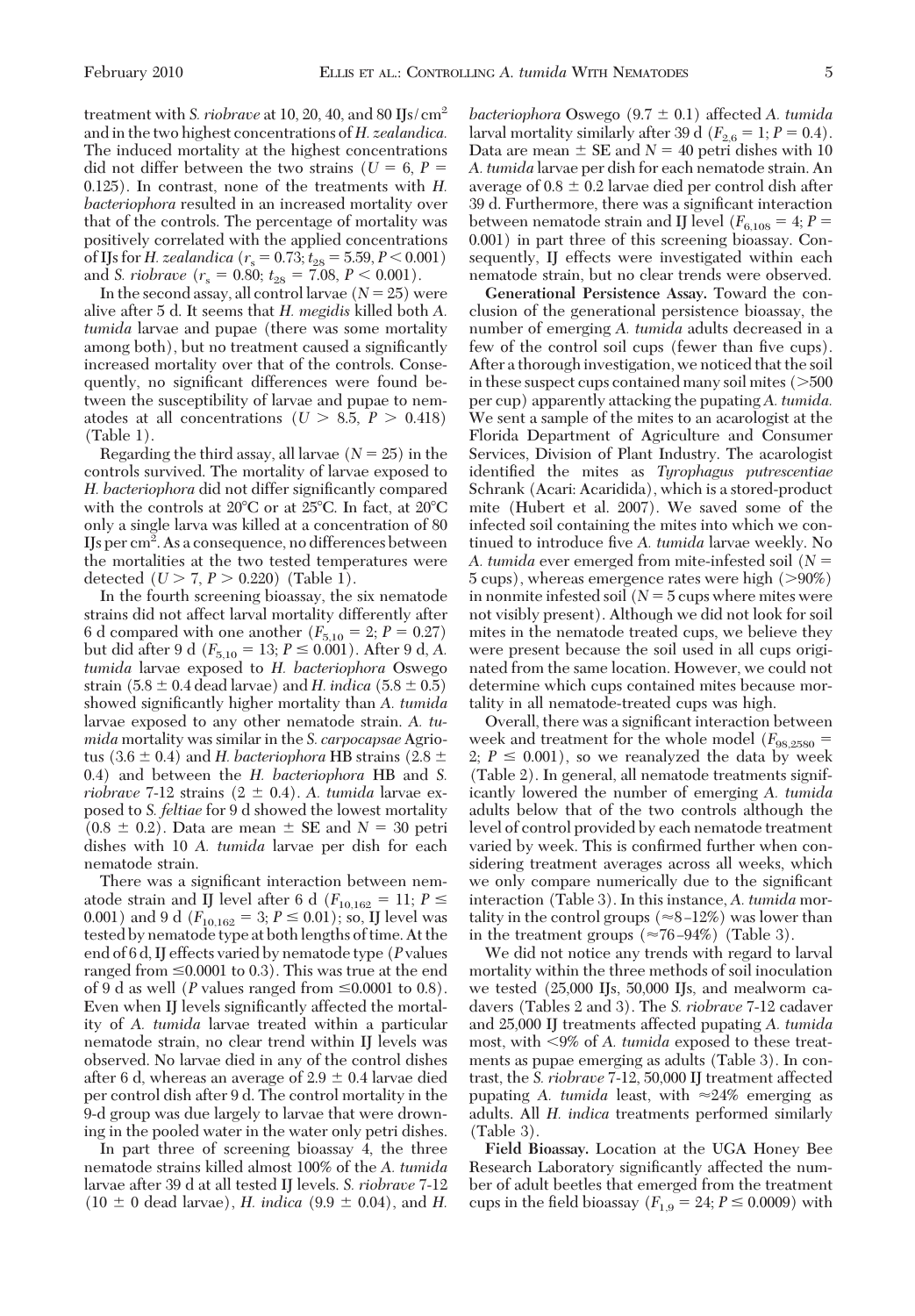**Table 2. Mortality of small hive beetle larvae exposed to nematodes in the generational persistence assay**

| Treatment                                       | Week 1           | Week 2           | Week 3           | Week 4         | Week 5                    | Week 6           | Week 7           | Week 8           |
|-------------------------------------------------|------------------|------------------|------------------|----------------|---------------------------|------------------|------------------|------------------|
| Water (control)                                 | $4.5 \pm 0.2a$   | $4.7 \pm 0.2a$   | $4.8 \pm 0.1a$   | $4.9 \pm 0.1a$ | $4.4 \pm 0.1a$            | $4.6 \pm 0.1a$   | $4.7 \pm 0.1a$   | $4.7 \pm 0.1a$   |
| Uninfected mealworm cadaver<br>(control)        | $4.7 \pm 0.2a$   | $4.8 \pm 0.2a$   | $4.8 \pm 0.2a$   | $4.5 \pm 0.3a$ | $4.4 \pm 0.2a$            | $4.5 \pm 0.2a$   | $4.8 \pm 0.2a$   | $4.6 \pm 0.3a$   |
| $H.$ indica, 25,000 IJ aqueous                  | 0 <sub>b</sub>   | $0.6 \pm 0.3$    | $0.2 \pm 0.2c$   | $1.3 \pm 0.4$  | $1.0 \pm 0.3$ bc          | $0.4 \pm 0.3$ bc | $0.3 \pm 0.3c$   | $0.4 \pm 0.3c$   |
| H. indica, 50,000 IJ aqueous                    | 0 <sub>b</sub>   | $1.1 \pm 0.4$    | $0.9 \pm 0.4$ bc | $1.1 \pm 0.4$  | $1.2 \pm 0.3$             | $1.0 \pm 0.4$ bc | $0.5 \pm 0.3$ bc | $0.5 \pm 0.3$ bc |
| H. indica, 25,000 IJ mealworm<br>cadaver        | 0 <sub>b</sub>   | $0.2 \pm 0.1$    | $0.3 \pm 0.2c$   | $1.2 \pm 0.3$  | $1.3 \pm 0.4$             | $0.1 \pm 0.1$ bc | 0 <sub>c</sub>   | $0.2 \pm 0.1c$   |
| S. riobrave 7-12, 25,000 IJ aqueous             | 0 <sub>b</sub>   | $0.8 \pm 0.2 b$  | $0.4 \pm 0.1c$   | $0.3 \pm 0.3$  | $0.5 \pm 0.3 \mathrm{bc}$ | $0.5 \pm 0.3$ bc | $0.3 \pm 0.2c$   | $0.4 \pm 0.3c$   |
| S. riobrave 7-12, 50,000 IJ aqueous             | 0 <sub>b</sub>   | $0.5 \pm 0.1$    | $1.6 \pm 0.5$    | $1.4 \pm 0.5$  | $1 \pm 0.4$ bc            | $1.3 \pm 0.5$    | $1.4 \pm 0.5$    | $1.6 \pm 0.5$    |
| S. riobrave 7-12, 25,000 IJ mealworm<br>cadaver | 0 <sub>b</sub>   | $0.5 \pm 0.2$    | $1.3 \pm 0.3$ bc | $0.8 \pm 0.3$  | 0 <sub>c</sub>            | 0 <sub>c</sub>   | $0.1 \pm 0.1c$   | $0.1 \pm 0.1c$   |
| <b>ANOVA</b> F values                           | $F = 348$        | $F = 93$         | $F = 74$         | $F = 40$       | $F = 50$                  | $F = 59$         | $F = 96$         | $F = 72$         |
|                                                 | Week 9           |                  | Week 10          | Week 11        | Week 12                   | Week 13          | Week 14          | Week 15          |
| Water (control)                                 | $4.5 \pm 0.2a$   | $4.6 \pm 0.1a$   |                  | $4.5 \pm 0.2a$ | $4.2 \pm 0.2a$            | $4.7 \pm 0.2a$   | $4.6 \pm 0.2a$   | $4.3 \pm 0.3a$   |
| Uninfected mealworm cadaver                     | $4.1 \pm 0.3a$   | $4.4 \pm 0.4a$   |                  | $4.1 \pm 0.3a$ | $4.2 \pm 0.4a$            | $4.6 \pm 0.3a$   | $4.2 \pm 0.3a$   | $4.0 \pm 0.4a$   |
| (control)                                       |                  |                  |                  |                |                           |                  |                  |                  |
| H. indica, 25,000 II aqueous                    | $1.7 \pm 0.3b$   |                  | $1.6 \pm 0.5$ bc | $0.8 \pm 0.3$  | $0.3 \pm 0.2$             | $0.9 \pm 0.4$    | $1.3 \pm 0.4$ bc | $1.2 \pm 0.4$    |
| H. indica, 50,000 II aqueous                    | $1.2 \pm 0.4$ bc | $0.7 \pm 0.4$ bc |                  | $0.7 \pm 0.3b$ | $0.7 \pm 0.3b$            | $1.0 \pm 0.4$    | $1.5 \pm 0.4$    | $0.9 \pm 0.4$    |
| H. indica, 25,000 IJ mealworm<br>cadaver        | $2.1 \pm 0.3$    | $2.1 \pm 0.4$    |                  | $0.8 \pm 0.3$  | $0.3 \pm 0.2b$            | $0.9 \pm 0.3 b$  | $1.6 \pm 0.4$    | $1.5 \pm 0.4$    |
| S. riobrave 7-12, 25,000 IJ aqueous             | $0.9 \pm 0.3$ bc |                  | $0.9 \pm 0.3$ bc | $0.7 \pm 0.4$  | $0.4 \pm 0.2$             | $0.3 \pm 0.3$    | $0.4 \pm 0.3$ bc | $0.2 \pm 0.2$    |
| S. riobrave 7-12, 50,000 IJ aqueous             | $1.5 \pm 0.5$ bc |                  | $1.7 \pm 0.6$ be | $1.4 \pm 0.4$  | $1.1 \pm 0.5$             | $1.5 \pm 0.5$    | $1.2 \pm 0.5$ bc | $1.3 \pm 0.5$    |
| S. riobrave 7-12, 25,000 IJ mealworm<br>cadaver | $0.2 \pm 0.1c$   | $0.4 \pm 0.2c$   |                  | $0.2 \pm 0.2$  | $0.2 \pm 0.2b$            | $0.2 \pm 0.1$    | $0.1 \pm 0.1c$   | 0 <sub>b</sub>   |
| <b>ANOVA</b> F values                           | $F = 32$         | $F = 27$         |                  | $F = 41$       | $F = 45$                  | $F = 43$         | $F = 36$         | $F = 27$         |
|                                                 |                  |                  |                  |                |                           |                  |                  |                  |

Data are mean  $\pm$  SE of the number of adult *A. tumida* emerging from soil cups (of five possible adults) treated with one of eight nematode treatments. Week, observation week, not the week the nematodes or small hive beetle larvae were introduced into the soil cups. *N* = 40 soil cups for the water treatment and *N* 20 soil cups for all other treatments. Data within the same week, followed by the same letter are not different at  $\alpha \le 0.05$  by using Tukey tests. For all weeks, the ANOVA df = 7, 172 and  $P \le 0.0001$ .

more *A. tumidas* emerging from soil cups located in the forested area  $(1.3 \pm 0.1, 180$  [mean  $\pm$  SE, *N*]) than in the field  $(0.8 \pm 0.1, 180)$ . In contrast, soil moisture did not affect the number of adult beetles that emerged from treatment cups  $(F_{1,317} = 1; P = 0.36)$ . Equal numbers of adult *A. tumida* emerged in soil cups that were wetted periodically  $(1.1 \pm 0.1, 180)$  and in cups wetted once by natural rainfall  $(1.0 \pm 0.1, 180)$ . There were no significant interactions ( $P \geq 0.21$ ) between any of the measured variables (location, treatment, and moisture).

There was a significant treatment effect on the number of adult *A. tumida* that emerged from the treatment cups  $(F_{1,317} = 70; P \le 0.0001)$  (Table 4). *A*. *tumida* adult emergence in all soils cups receiving nematodes via any delivery method was lower than that in control soil cups (Table 4). Mortality of *A. tumida* in the nematode-treated cups ranged between 88 and 100%. In general, *A. tumida* pupae exposed to *S. riobrave* 7-12 showed higher mortality than those exposed to *H. indica.*Interestingly,*A. tumida* mortality

**Table 3. Average mortality of small hive beetle larvae in the generational persistence assay**

| Treatment                                       | No. adult A. tumida<br>emerging from soil<br>cups (of five<br>possible adults) | $%$ mortality =<br>$((5 - \text{mean})$<br>from second<br>column $(5) \times$<br>100 |
|-------------------------------------------------|--------------------------------------------------------------------------------|--------------------------------------------------------------------------------------|
| Water (control)                                 | $4.6 \pm 0.04$ (600)                                                           | 8                                                                                    |
| Uninfected mealworm<br>cadaver (control)        | $4.4 \pm 0.1$ (300)                                                            | 12%                                                                                  |
| H. indica, $25,000$ IJ aqueous                  | $0.8 \pm 0.1$ (300)                                                            | 84                                                                                   |
| $H.$ indica, 50,000 IJ aqueous                  | $0.8 \pm 0.1$ (300)                                                            | 84                                                                                   |
| H. indica, 25,000 IJ<br>mealworm cadaver        | $0.8 \pm 0.1$ (300)                                                            | 84                                                                                   |
| S. riobrave 7-12, 25,000 IJ<br>aqueous          | $0.4 \pm 0.1$ (300)                                                            | 92                                                                                   |
| S. riobrave 7-12, 50,000 IJ<br>aqueous          | $1.2 \pm 0.1$ (300)                                                            | 76                                                                                   |
| S. riobrave 7-12, 25,000 IJ<br>mealworm cadaver | $0.3 \pm 0.04$ (300)                                                           | 94                                                                                   |

Data in the second column are mean  $\pm$  SE (*N*).

**Table 4. Average mortality of small hive beetle larvae in the field bioassay**

| Treatment                                       | No. adult A. tumida<br>emerging from soil<br>cups (of five<br>possible adults) | $\%$ mortality $=$<br>$(15 - \text{mean})$<br>from second<br>$\text{column}}(5) \times$<br>100 |
|-------------------------------------------------|--------------------------------------------------------------------------------|------------------------------------------------------------------------------------------------|
| Water (control)                                 | $2.7 \pm 0.2$ (80)a                                                            | 46                                                                                             |
| Uninfected mealworm<br>cadaver (control)        | $2.9 \pm 0.3$ (40)a                                                            | 42                                                                                             |
| H. indica, $25,000$ IJ aqueous                  | $0.5 \pm 0.1$ (40) bc                                                          | 90                                                                                             |
| H. indica, 50,000 IJ aqueous                    | $0.3 \pm 0.1$ (40) bed                                                         | 94                                                                                             |
| H. indica, $25,000$ IJ<br>mealworm cadaver      | $0.6 \pm 0.2$ (40)b                                                            | 88                                                                                             |
| S. riobrave 7-12, 25,000 IJ<br>aqueous          | 0(40)d                                                                         | 100                                                                                            |
| S. riobrave 7-12, 50,000 IJ<br>aqueous          | 0(40)d                                                                         | 100                                                                                            |
| S. riobrave 7-12, 25,000 IJ<br>mealworm cadaver | $0.1 \pm 0.1$ (40) cd                                                          | 98                                                                                             |

Data in the second column are mean  $\pm$  SE (*N*). Means followed by the same letter are not different at  $\alpha \leq 0.05$  by using a Tukey test.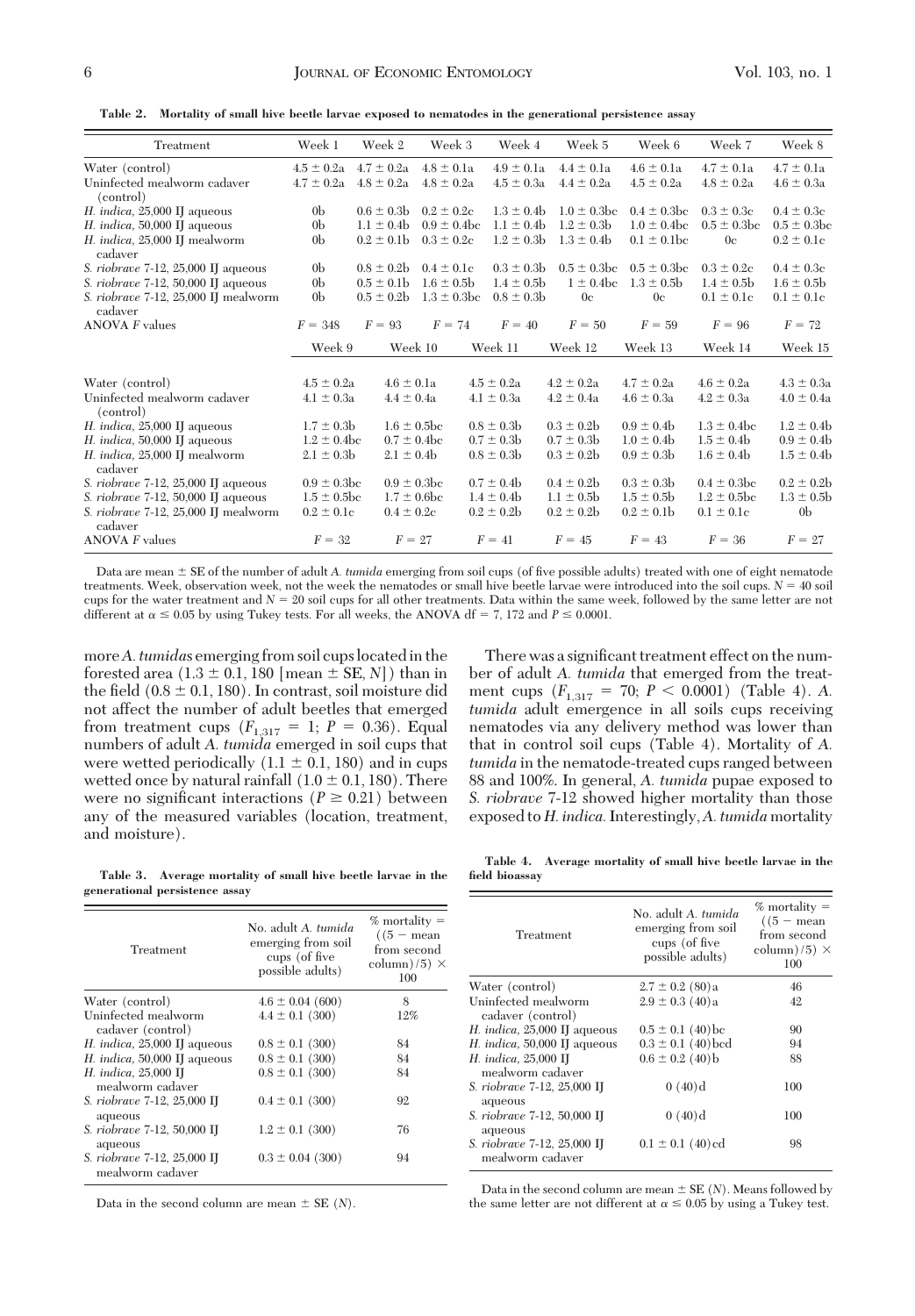in control soil cups in the field bioassay was comparatively higher  $(>3$  times higher) than that in the generational persistence study.

#### **Discussion**

The data from our screening bioassays are consistent with those of Cabanillas and Elzen (2006) who demonstrated that *A. tumida* larvae and pupae are susceptible to entomopathogenic nematodes. In our study, and consistent with our first hypothesis, nematode efficacy varied significantly by nematode species and the IJ level at which they were applied. Although nematode virulence was moderate in screening bioassays 1–3 (0–68% mortality), *A. tumida* mortality approached levels in screening bioassay 4 (nearly 100% after 39 d) that suggest suitable applicability of some of the nematode species as field controls for *A. tumida.*

In screening bioassay 3, we attempted to induce varied nematode efficacy by altering the temperature at which we conducted parts of the bioassay. Although temperature has been shown to be an important factor inßuencing the virulence of nematodes (Goude and Shapiro-Ilan 2003), we did not detect any temperature effect on *H. bacteriophora* virulence. This is not surprising in light of the very low mortality experienced by *A. tumida* infected with this nematode and the narrow range of temperatures we tested. As such, we cannot state conclusively that temperature has no effect on *H. bacteriophora* virulence.

Collectively, the screening bioassays permitted us to determine which nematode species might warrant further field investigations. The cumulative data from all of the screening bioassays suggest that *H. indica* caused the most significant increase in A. tumida mortality over time. Consequently, we chose it for further field testing. Also, heterorhabditid and steinernematid nematodes are known to differ in a variety of characteristics (Gaugler and Kaya 1990), including hostseeking behavior. As such, we elected to test *S. riobrave* 7-12 strain in the generational persistence and field bioassays.

In the generational persistence bioassay, we discovered that both *S. riobrave* 7-12 strain and *H. indica* continued to provide adequate *A. tumida* control for 19 wk after a single soil inoculation even though we had hypothesized reduced efficacy over time. In fact, both species at all inoculation types caused  $\geq 76\%$ mortality in pupating A. tumida. These findings particularly are encouraging because the soil cups were treated only once. The data indicate, at least under the conditions our tests were conducted, that it may be possible to achieve long-term control of *A. tumida* pupae with only one application of nematodes, even with multiple migrations of wandering larvae into the soil.

In the generational persistence bioassay, we believe the level of control we achieved was possible because of the reproductive habits of the tested nematodes. In general, they are known to penetrate the host and feed/reproduce for  $\approx$  14 d (Shapiro-Ilan et al. 2002).

After this time, new infective IJs emerge from the host and begin to seek a new host (Shapiro-Ilan et al. 2002). Our data suggest that as long as *A. tumida* pupae are available as a food source, any applied nematodes may persist for significant periods. This situation can be expectedin some cases because*A. tumida* adults might reproduce cryptically in honey bee colonies (Spiewok and Neumann 2006). However, any break in host availability in the soil (such as in winter for *A. tumida;* Lundie 1940, Pettis and Shimanuki 2000, De Guzman and Franke 2007) may demand the soil be retreated with nematodes at a later time.

In the field bioassay, both nematode species showed high virulence toward pupating *A. tumida,* even though we had predicted only moderate efficacy. The data further confirms the results from our screening and generational persistence bioassays. It is unclear to us why*A. tumida* mortality was higher in the unshaded field than in the forested area. Our data suggest that it is unrelated to soil moisture, even though soil moisture is known to affect nematode virulence in other pest control systems (Grant and Villani 2003, Koppenhöffer and Fuzy 2007, Shapiro-Ilan et al. 2007). Soil humidity and temperature are known to effect *A. tumida* pupation success (Ellis et al. 2004, De Guzman and Frank 2007). Thus, interactions between marginal suitable soil conditions for *A. tumida* pupation and nematodes may contribute to the higher mortality observed in the unshaded field.

In the generational persistence and field bioassays, all methods of soil inoculation that we tested worked well. Using nematode-infected mealworm cadavers did not seem to give us better control of*A. tumida* than that gained from using aqueous inoculums. However, infected cadavers may be more practical for beekeepers to use in the field because their application is less labor-intensive (they are buried rather than watered into the ground) than applying nematodes aqueously and they may serve as a temporary food source, at least initially, when *A. tumida* are not available. However, ease of application would need to be verified in large scale field trails before a recommendation could be made regarding the advantages of cadaver or aqueous applications.

Glazer et al. (1999) rated the mean susceptibility to nematode infestations poor (mortality 35%), moderate (mortality 35–65%), or high (mortality  $>65\%$ ). Following this approach, *A. tumida* larvae showed a high susceptibility only to the highest concentrations of a few, select nematodes (*S. riobrave* Rio strain, *H. bacteriophora* Oswego strain, and *H. indica*) in screening bioassays 1–3. In general however, the treatments resulted in poor to moderate *A. tumida* mortality. In screening bioassay 4, the generational persistence and field bioassays (all with higher IJ levels than those used in screening bioassays  $1-3$ ), the tested nematodes induced high *A. tumida* mortality. Thus, our data are in line with previous studies suggesting that nematodes are generally less effective against sap beetles at low IJ levels (Coleoptera: Nitidulidae, Vega et al. 1994, Glazer et al. 1999). For example, tested *S. riobrave* strains induced a high mortality of larvae of *C.*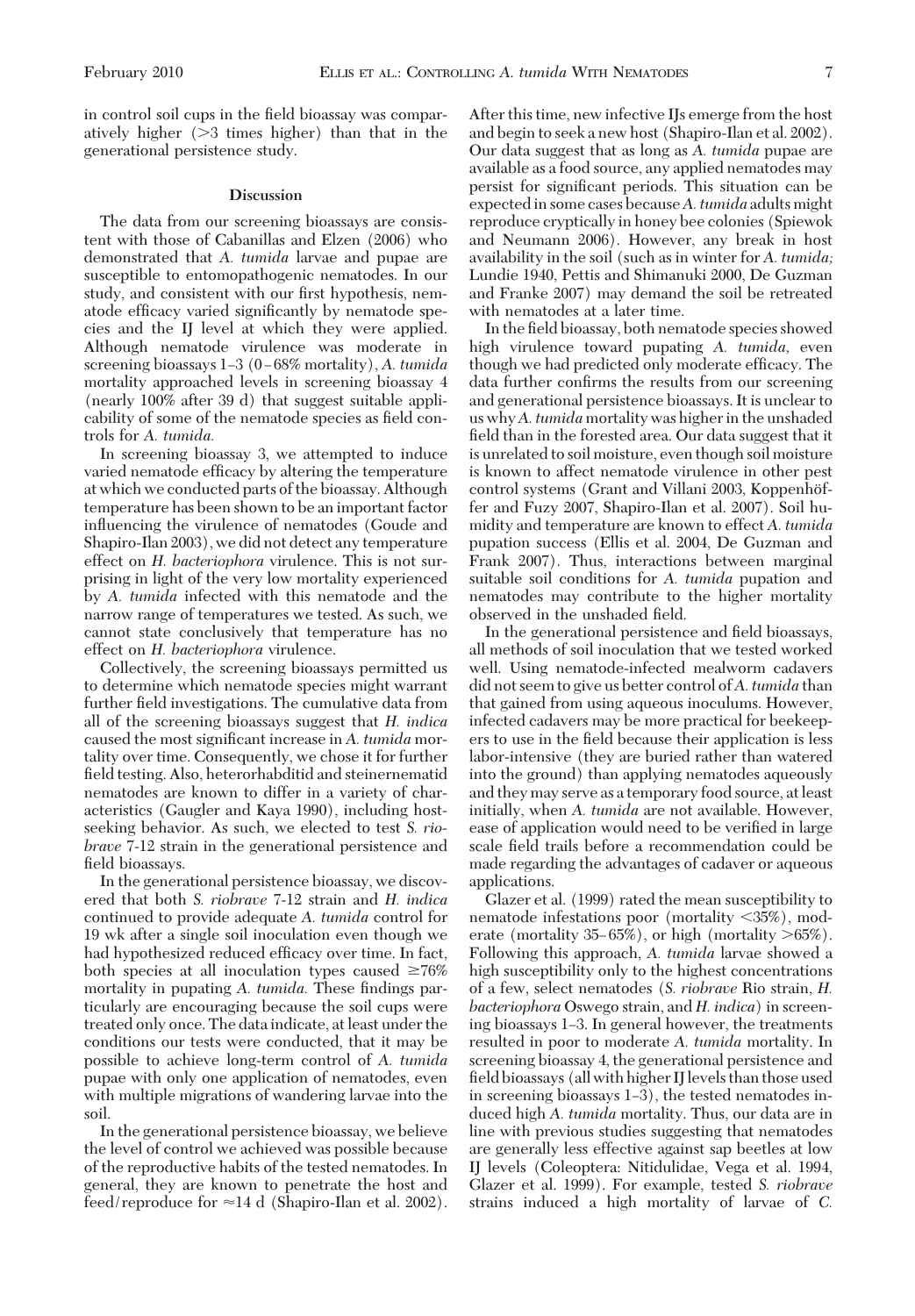*hemipterus* or *C. humeralis* F. only at high concentrations like those used in our generational persistence and field bioassays ( $\geq 200$  IJs per larva, Vega et al., 1994; 50 IJs per cm2 , Glazer et al. 1999).

In conclusion, our experiments demonstrate that entomopathogenic nematodes can infest and kill *A. tumida* wandering larvae and pupae. Because environmental conditions inßuence the performance of nematodes as control agents, we clearly cannot predict the levels of concentration required for an effective field application. Yet, our data indicate that levels >200 IJs per *A. tumida* larva are sufficient to induce high levels of control within the parameters tested in our study. Despite this, these concentrations may be less feasible for an economic integrated pest management system, although this certainly needs to be tested further. Because*A. tumida* usually pupate in proximity to the infested hives  $\langle$  <180 cm, Pettis and Shimanuki 2000), the treatment area would be relatively small. Thus, the application of higher IJs of nematodes still might be acceptable economically, particularly because nematodes seem relatively innocuous to honey bees on a large scale (Kaya et al. 1982, Baur et al. 1995, Zoltowska et al. 2003).

## **Acknowledgments**

We acknowledge Chris Smith, Amanda Ellis, and Pawel Namsolleck for technical assistance. We thank Khuong Nguyen (Department of Entomology and Nematology, UF) for providinglaboratory facilities for screening bioassay 1 and Mark Feldlaufer (USDA, Beltsville, MD) for providing laboratory facilities for screening bioassay 3. We express appreciation to Rene Ruiter (Koppert Biological Systems) and Simon Gisler (Andermatt Biocontrol AG) for the donation of nematodes used in screening bioassays 2 and 3. We thank Cal Welbourn, Florida Department of Agriculture and Consumer Services, Division of Plant Industry for identifying the soil mites. Financial support was granted to J.D.E. and K.S.D. by the Georgia Beekeepers Association and Southeastern Insectaries Inc. and to P.N. by the German Federal Ministry for Food, Agriculture, and Consumer Protection.

#### **References Cited**

- **Baur, M. E., H. K. Kaya, Y. A. Peng, and J. Jiang. 1995.** Nonsusceptibility of the honey-bee, Apis mellifera (Hymenoptera, Apidae), to steinernematid and heterorhabditid nematodes. J. Nematol. 27: 378-381.
- **Cabanillas, H. E., and P. J. Elzen. 2006.** Infectivity of entomopathogenic nematodes (Steinernematidae and Heterorhabditidae) against the small hive beetle *Aethina tumida* (Coleoptera: Nitidulidae). J. Apicult. Res. 45: 49-50.
- **De Guzman, L. I., and A. Franke. 2007.** Temperature affects *Aethina tumida* (Coleoptera: Nitidulidae) development. J. Apicult. Res. 46: 88-93.
- **Ellis, J. D., and H. R. Hepburn. 2006.** An ecological digest of the small hive beetle (*Aethina tumida*), a symbiont in honey bee colonies. Insect Soc. 53: 8-19.
- **Ellis, J. D., H. R. Hepburn, B. Luckmann, and P. J. Elzen. 2004.** The effects of soil type, moisture, and density on pupation success of *Aethina tumida* (Coleoptera: Nitidulidae). Environ. Entomol. 33: 794-798.
- **Gaugler, R., and H. K. Kaya. 1990.** Entomopathogenic nematodes in biological control. CRC, Boca Raton, FL.
- **Georgis, R., and S. A. Manweiler. 1994.** Entomopathogenic nematodes: a developing biocontrol technology, pp. 63– 93. *In* K. Evans [ed.], Agricultural zoology reviews. Intersept, Andover, United Kingdom.
- **Glazer, I., and E. E. Lewis. 2000.** Bioassays for Entomopathogenic Nematodes, pp. 229-247. In A. Navon and K.R.S. Ascher [eds.], Bioassays of Entomopathogenic Microbes and Nematodes. CABI Publishing, Wallingford, United Kingdom.
- **Glazer, I., L. Salame, S. Goldenberg, and D. Blumberg. 1999.** Susceptibility of sap beetles (Coleoptera: Nitidulidae) to entomopathogenic nematodes. Biocontrol Sci. Technol.  $9: 259 - 266.$
- **Goude, D. H., and D. J. Shapiro-Ilan. 2003.** Case studies in cotton and citrus: use of entomopathogenic nematodes. Indian J. Nematol. 33: 91-102.
- **Grant, J. A., and M. G. Villani. 2003.** Soil moisture effects on entomopathogenic nematodes. Environ. Entomol. 32: 80-87.
- Hassan, S. A., F. Bigler, and H. Bogenschütz. 1983. Results of the second joint pesticide testing programme by the IOBC/WPRS-Working Group "Pesticides and Beneficial Arthropods." Z. Ang. Entomol. 95: 151-158.
- **Hemingway, J., and H. Ranson. 2000.** Insecticide resistance in insect vectors of human disease. Annu. Rev. Entomol. 45: 371-391.
- **Hood, W. M. 2004.** The small hive beetle, *Aethina tumida:* a review. Bee World 85: 51-59.
- **Hubert, J., V. Stejskal, Z. Munzbergova, and F. H. Arthur. 2007.** Toxicity and efficacy of selected pesticides and new acaricides to stored product mites (Acari: Acarididae). Exp. Appl. Acarol. 42: 283-290.
- **Kaya, H. K., J. M. Marston, J. E. Lindegren, and Y. S. Peng. 1982.** Low susceptibility of the honey bee, *Apis mellifera* L. (Hymenoptera, Apidae), to the entomogenous nematode, *Neoaplectana carpocapsae* Weiser. Environ. Entomol. 11: 920-924.
- **Kaya, H. K., and S. P. Stock. 1997.** Techniques in insect Nematology, pp. 281-324. *In* L. Lacey [ed.], Manual of techniques in insect pathology. Academic, San Diego, CA.
- **Koppenho¨ffer, A. M., and P. M. Fuzy. 2007.** Soil moisture effects on infectivity and persistence of the entomopathogenic nematodes *Steinernema scarabaei,* S. *glaseri, Heterorhabditis zealandica,* and *H. bacteriophora.* Appl. Soil Ecol. 35: 128-139.
- **Lundie, A. E. 1940.** The small hive beetle *Aethina tumida.* Sci. Bull. 220. Department of Agricultural Forestry, Government Printer, Pretoria, South Africa.
- **Martin, W. R. 1997.** Using entomopathogenic nematodes to control insects during stand establishment. HortScience 32: 196-200.
- Mürrle, T., and P. Neumann. 2004. Mass production of small hive beetles (*Aethina tumida* Murray, Coleoptera: Nitidulidae). J. Apicult. Res. 43: 144-145.
- **Neumann, P., and J. Ellis. 2008.** The small hive beetle (*Aethina tumida* Murray, Coleoptera: Nitidulidae): distribution, biology and control of an invasive species. J. Apicult. Res. 47: 181-183.
- **Neumann, P., and P. Elzen. 2004.** The biology of the small hive beetle (*Aethina tumida* Murray, Coleoptera: Nitidulidae): gaps in our knowledge of an invasive species. Apidologie 35: 229-247.
- **Pettis, J., andH. Shimanuki. 2000.** Observations on the small hive beetle, *Aethina tumida,* Murray, in the United States. Am. Bee J. 140: 152-155.